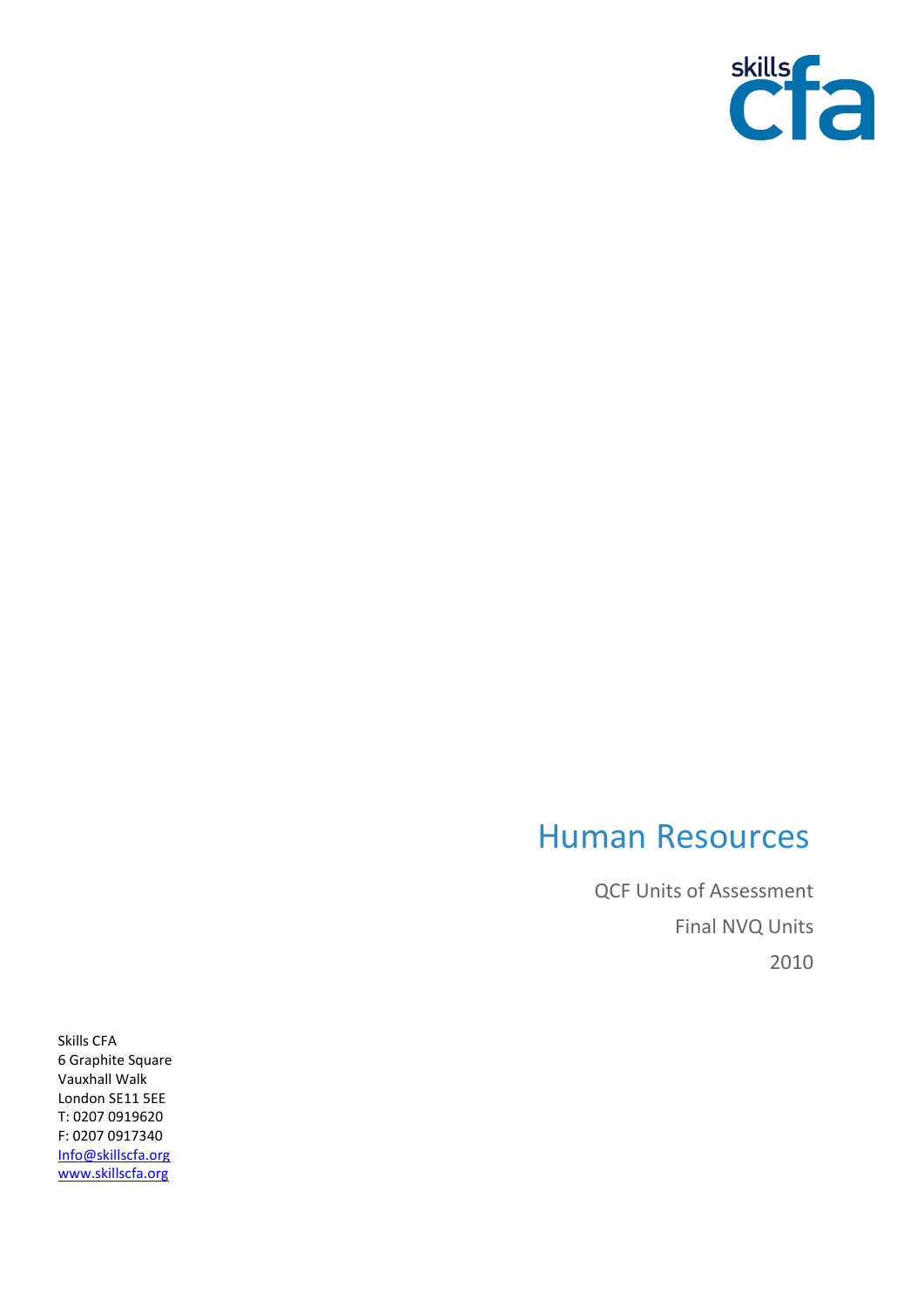

## **Contents**

| No.  | Title                                            | Page No. |
|------|--------------------------------------------------|----------|
| O229 | Administering human resource records             |          |
| Q230 | Administer the recruitment and selection process |          |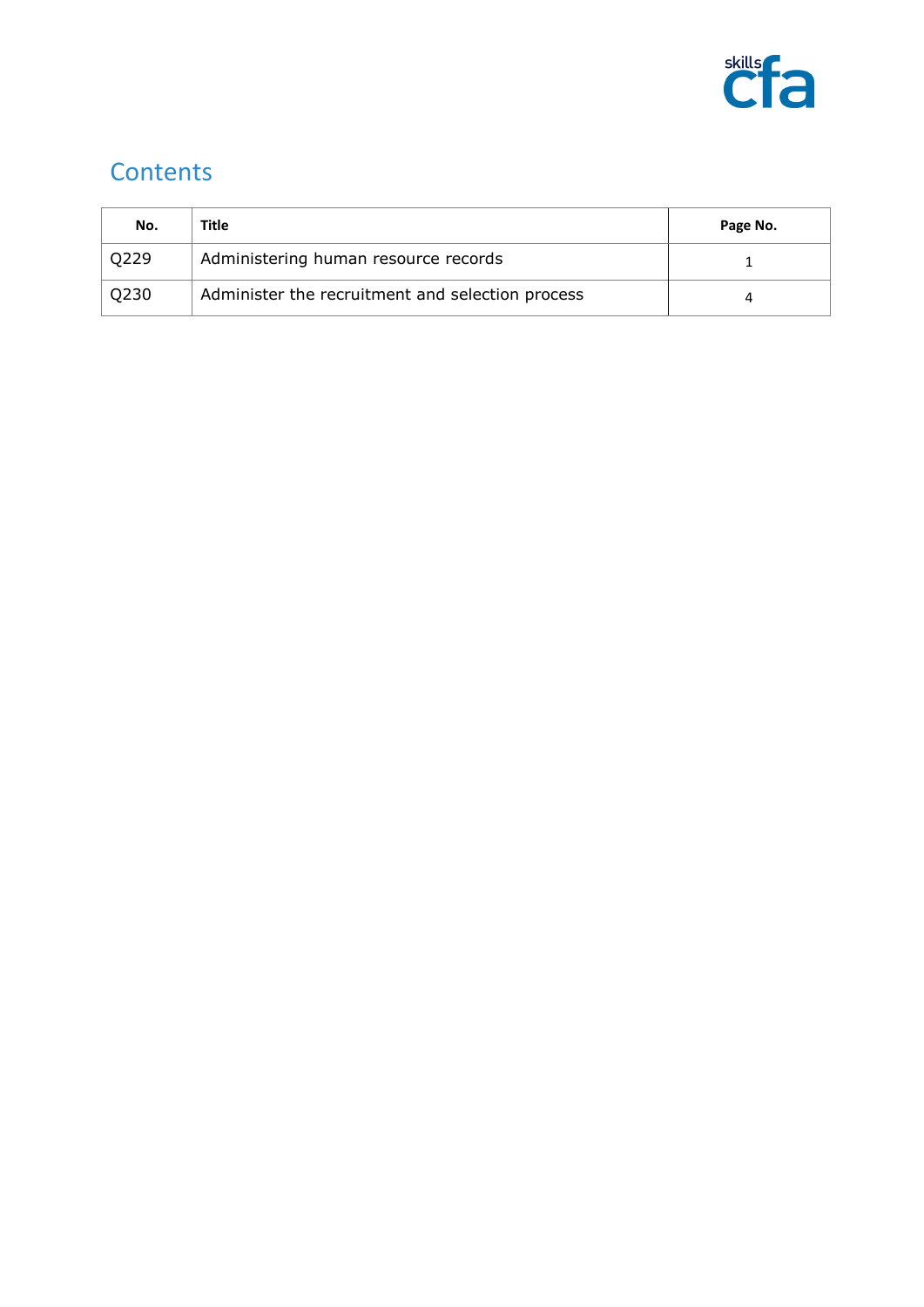

| <b>Title</b><br>Administering human resource records                                                      |            |                                                                                                                                                                                                                                                                                                                                                                                                                                         |
|-----------------------------------------------------------------------------------------------------------|------------|-----------------------------------------------------------------------------------------------------------------------------------------------------------------------------------------------------------------------------------------------------------------------------------------------------------------------------------------------------------------------------------------------------------------------------------------|
| <b>Skills CFA Unit</b><br>No.                                                                             | Q229       |                                                                                                                                                                                                                                                                                                                                                                                                                                         |
| <b>WBA Unit No.</b>                                                                                       | T/601/2790 |                                                                                                                                                                                                                                                                                                                                                                                                                                         |
| <b>Level</b>                                                                                              | 2          |                                                                                                                                                                                                                                                                                                                                                                                                                                         |
| <b>Credit Value</b>                                                                                       | 3          |                                                                                                                                                                                                                                                                                                                                                                                                                                         |
| <b>GLH</b>                                                                                                | 20         |                                                                                                                                                                                                                                                                                                                                                                                                                                         |
| <b>Learning Outcomes</b>                                                                                  |            | <b>Assessment Criteria</b>                                                                                                                                                                                                                                                                                                                                                                                                              |
| The learner will                                                                                          |            | The learner can                                                                                                                                                                                                                                                                                                                                                                                                                         |
| 1. Understand how to create<br>personnel files for new starters                                           |            | 1.1 Describe the systems, procedures<br>and software used by the<br>organisation for administering<br>Human Resource records<br>1.2 Describe the information that<br>should be entered in a new                                                                                                                                                                                                                                         |
| 2. Understand how to maintain<br>Human Resource information                                               |            | personnel file<br>2.1 Explain how to enter and update<br>Human Resource information in a<br>personnel file<br>2.2 Describe the Human Resource<br>information that should be held<br>for members of staff<br>2.3 Explain the action that should be<br>taken if Human Resource<br>information is incomplete                                                                                                                               |
| 3. Understand how to report Human<br>Resource information                                                 |            | 3.1 Describe the types of Human<br>Resource reports that may be<br>requested<br>3.2 Explain how to produce reports<br>from individual or multiple<br>Human Resource files                                                                                                                                                                                                                                                               |
| 4. Understand the organisational<br>and legal requirements for<br>administering Human Resource<br>records |            | 4.1 Describe the current legislation<br>that applies when dealing with<br>Human Resource records<br>4.2 Clarify the limits and scope of<br>responsibilities and authority in<br>administering HR records<br>4.3 Describe the data protection<br>principles that apply to HR<br>records<br>4.4 Explain organisation procedures for<br>confidentiality of HR records<br>4.5 Explain organisation procedures for<br>security of HR records |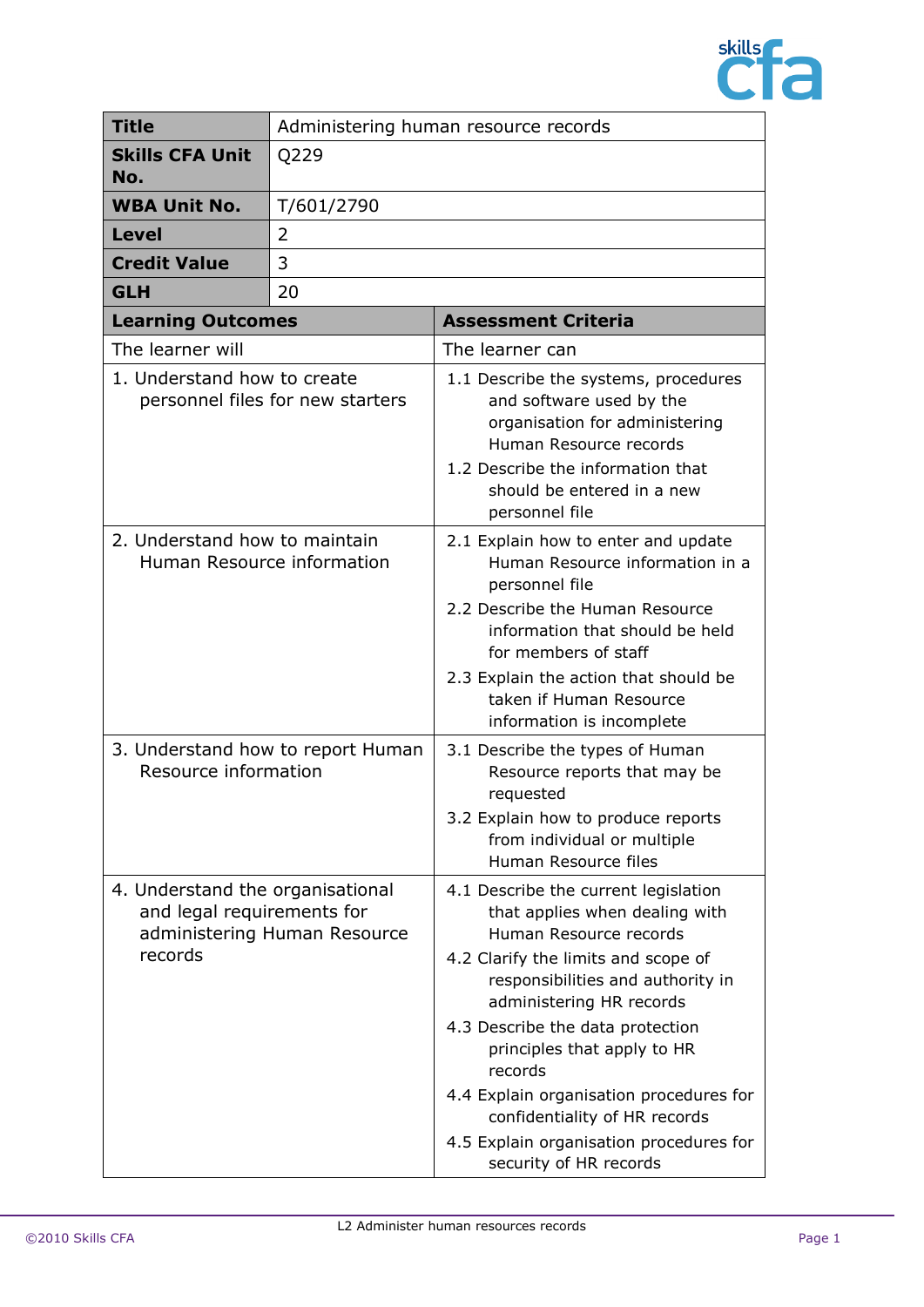

|                                                                       | 4.6 Explain the purpose of<br>confidentiality and security of HR<br>information<br>4.7 Describe the potential<br>consequences of a breach of<br>confidentiality or security<br>4.8 Explain organisation policy and<br>procedure for removal of out of<br>date HR information<br>4.9 Explain organisation policy and<br>procedure for archiving HR |
|-----------------------------------------------------------------------|---------------------------------------------------------------------------------------------------------------------------------------------------------------------------------------------------------------------------------------------------------------------------------------------------------------------------------------------------|
| 5. Be able to create personnel files<br>for new starters              | information<br>5.1 Open a new personnel file<br>5.2 Record required information about<br>employee<br>5.3 File relevant employee documents<br>5.4 Process monitoring data, as<br>appropriate<br>5.5 Check that information is<br>complete, requesting missing<br>information where necessary                                                       |
| 6. Be able to maintain Human<br>Resource information                  | 6.1 Keep required personnel<br>information up to date<br>6.2 Maintain records of personnel<br>information<br>6.3 Process and file relevant<br>correspondence and<br>documentation                                                                                                                                                                 |
| 7. Be able to report Human<br>Resource information                    | 7.1 Provide information from individual<br>personnel files as requested<br>7.2 Provide management information<br>reports as requested                                                                                                                                                                                                             |
| 8. Be able to comply with<br>organisational and legal<br>requirements | 8.1 Comply with organisational and<br>legal requirements for<br>confidentiality, freedom of<br>information, data protection and<br>security of information<br>8.2 Remove out of date information in<br>line with organisational policy and<br>procedures                                                                                          |
| <b>Additional Information about the unit</b>                          | 8.3 Archive relevant information in line<br>with current legislation and<br>organisational policy and<br>procedures                                                                                                                                                                                                                               |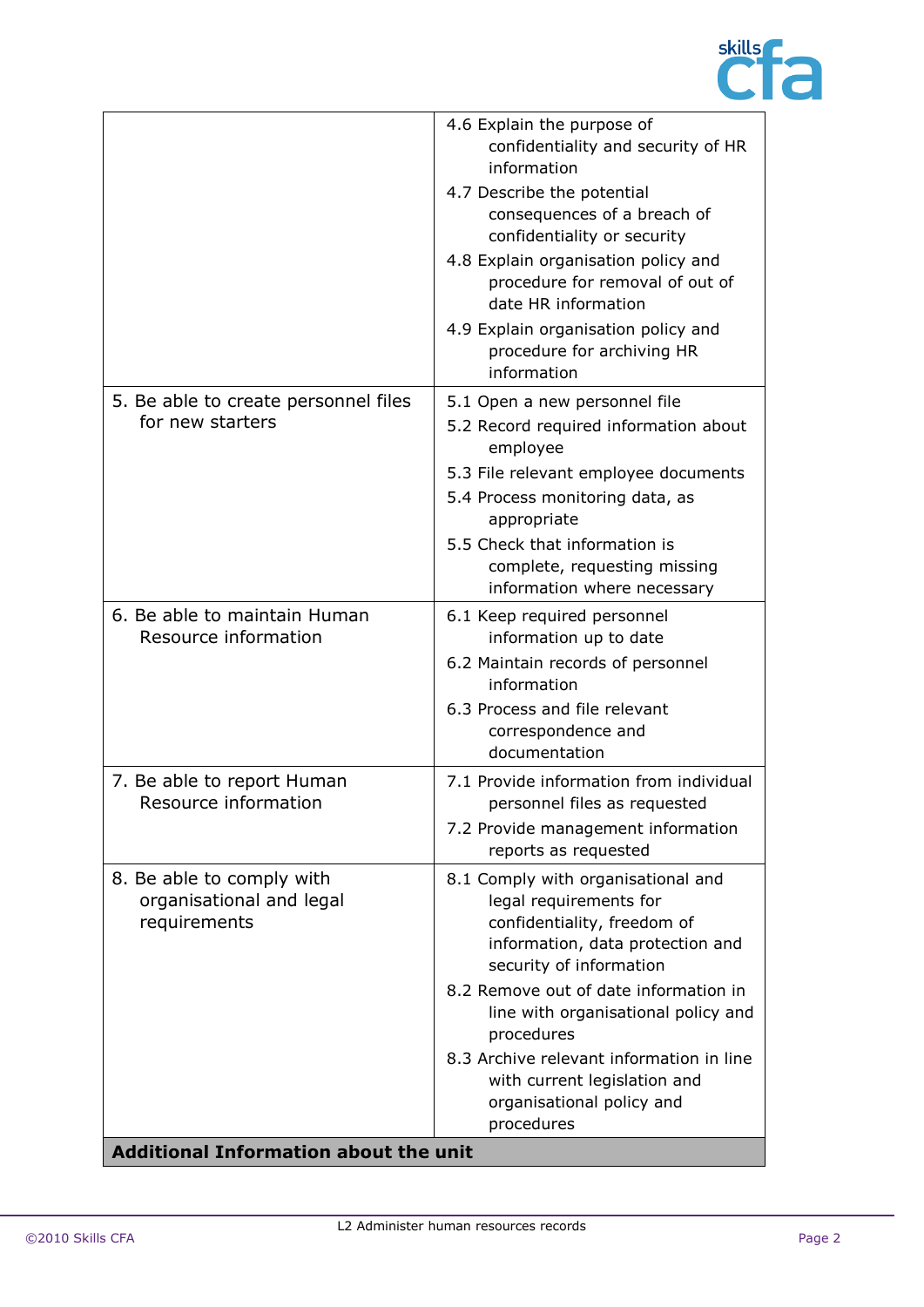

| Unit purpose and $aim(s)$                                                                                                                                           | This unit covers the skills,<br>knowledge and understanding<br>required to administer Human<br>Resource records. It also covers<br>the practical application of this<br>knowledge and understanding. |
|---------------------------------------------------------------------------------------------------------------------------------------------------------------------|------------------------------------------------------------------------------------------------------------------------------------------------------------------------------------------------------|
| Unit expiry date                                                                                                                                                    | 31 December 2013                                                                                                                                                                                     |
| Details of the relationship between<br>the unit and relevant national<br>occupational standards or other<br>professional standards or curricula<br>(if appropriate) | <b>Skills CFA NOS</b>                                                                                                                                                                                |
| Assessment requirements or<br>guidance specified by a sector or<br>regulatory body (if appropriate)                                                                 | <b>Assessment Strategy</b>                                                                                                                                                                           |
| Support for the unit from an SSC or<br>other appropriate body (if required)                                                                                         | Skills CFA                                                                                                                                                                                           |
| Location of the unit within the<br>subject/sector classification system                                                                                             | 15. Business, Administration and<br>l aw<br>15.2 Administration                                                                                                                                      |
| Name of the organisation<br>submitting the unit                                                                                                                     | <b>Skills CFA</b>                                                                                                                                                                                    |
| Availability for use                                                                                                                                                | Shared                                                                                                                                                                                               |
| Unit guided learning hours                                                                                                                                          | 20                                                                                                                                                                                                   |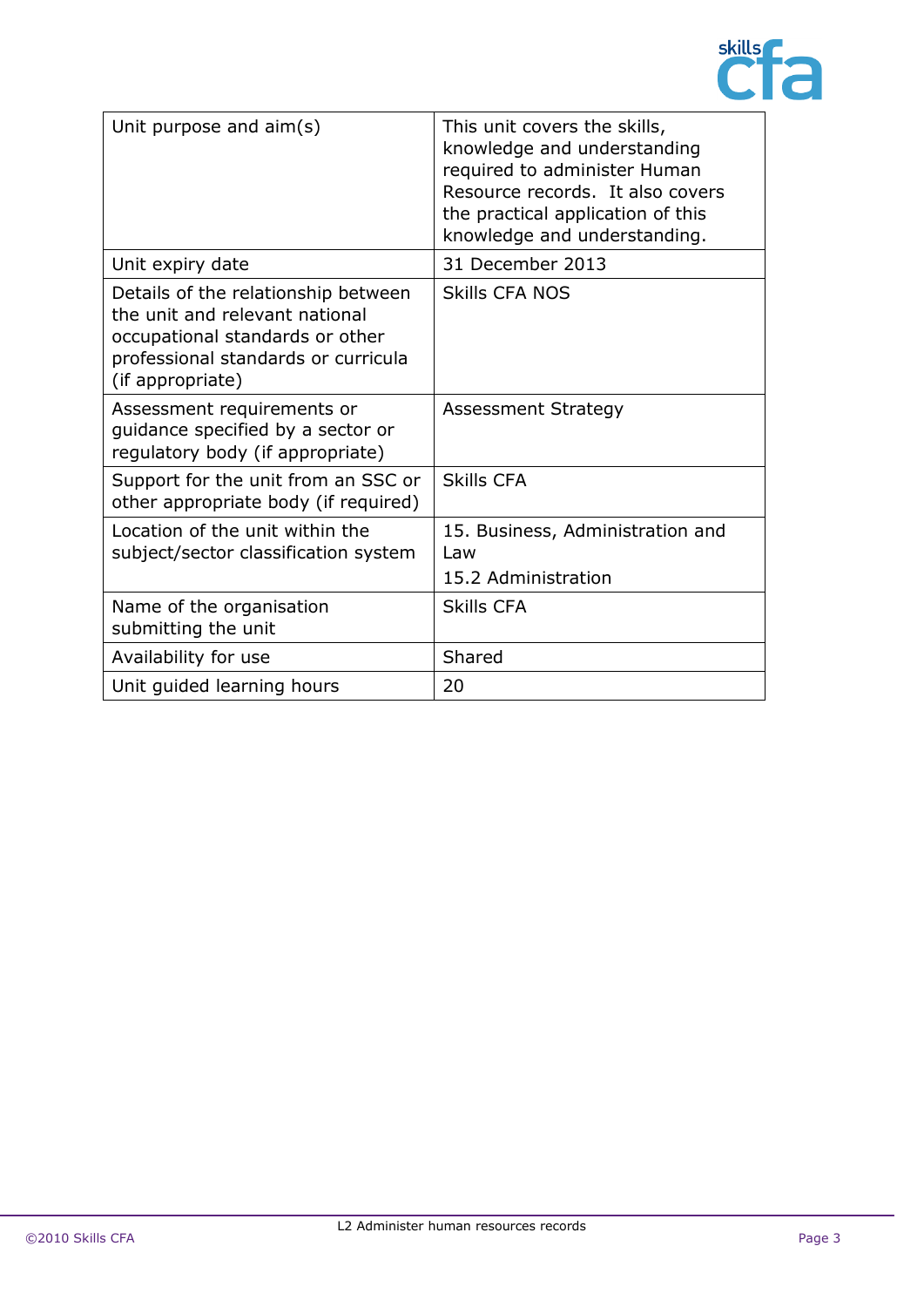

| <b>Title</b>                                            |            | Administer the recruitment and selection process                                                                                                                                                                                                                                                                                                                                                                                                                                                                                                                                                                                                                                                                                                                                                                                                                                                                                                                                                                                  |
|---------------------------------------------------------|------------|-----------------------------------------------------------------------------------------------------------------------------------------------------------------------------------------------------------------------------------------------------------------------------------------------------------------------------------------------------------------------------------------------------------------------------------------------------------------------------------------------------------------------------------------------------------------------------------------------------------------------------------------------------------------------------------------------------------------------------------------------------------------------------------------------------------------------------------------------------------------------------------------------------------------------------------------------------------------------------------------------------------------------------------|
| <b>Skills CFA Unit</b><br>No.                           | Q230       |                                                                                                                                                                                                                                                                                                                                                                                                                                                                                                                                                                                                                                                                                                                                                                                                                                                                                                                                                                                                                                   |
| <b>WBA Unit No.</b>                                     | A/601/2791 |                                                                                                                                                                                                                                                                                                                                                                                                                                                                                                                                                                                                                                                                                                                                                                                                                                                                                                                                                                                                                                   |
| <b>Level</b>                                            | 2          |                                                                                                                                                                                                                                                                                                                                                                                                                                                                                                                                                                                                                                                                                                                                                                                                                                                                                                                                                                                                                                   |
| <b>Credit Value</b>                                     | 4          |                                                                                                                                                                                                                                                                                                                                                                                                                                                                                                                                                                                                                                                                                                                                                                                                                                                                                                                                                                                                                                   |
| <b>GLH</b>                                              | 30         |                                                                                                                                                                                                                                                                                                                                                                                                                                                                                                                                                                                                                                                                                                                                                                                                                                                                                                                                                                                                                                   |
| <b>Learning Outcomes</b>                                |            | <b>Assessment Criteria</b>                                                                                                                                                                                                                                                                                                                                                                                                                                                                                                                                                                                                                                                                                                                                                                                                                                                                                                                                                                                                        |
| The learner will                                        |            | The learner can                                                                                                                                                                                                                                                                                                                                                                                                                                                                                                                                                                                                                                                                                                                                                                                                                                                                                                                                                                                                                   |
| 1. Understand how to advertise job<br>vacancies         |            | 1.1 Explain organisational policies,<br>procedures and constraints that<br>affect the area of responsibility<br>1.2 Explain the procedures to identify<br>and process personnel<br>requirements in the organisation<br>1.3 Explain ways in which personnel<br>requirements are expressed in job<br>descriptions and persons<br>specifications<br>1.4 Explain how to interpret personnel<br>requirements in job descriptions<br>and persons specifications<br>1.5 Describe the current legislation,<br>that applies when dealing with<br>recruitment and selection<br>1.6 Clarify the limits and scope of their<br>responsibilities and authority in<br>administering the recruitment and<br>selection process<br>1.7 Describe the types of information<br>to include in a job advertisement<br>1.8 Explain the legal/organisational<br>requirements that affect the type of<br>information in the job<br>advertisement<br>1.9 Explain how to place<br>advertisements in different<br>locations<br>1.10 Explain how to liaise with |
|                                                         |            | recruitment agencies                                                                                                                                                                                                                                                                                                                                                                                                                                                                                                                                                                                                                                                                                                                                                                                                                                                                                                                                                                                                              |
| 2. Understand how to respond to<br>potential applicants |            | 2.1 Describe the type of information<br>that should be in an application<br>pack<br>2.2 Describe the types of queries that<br>applicants may have                                                                                                                                                                                                                                                                                                                                                                                                                                                                                                                                                                                                                                                                                                                                                                                                                                                                                 |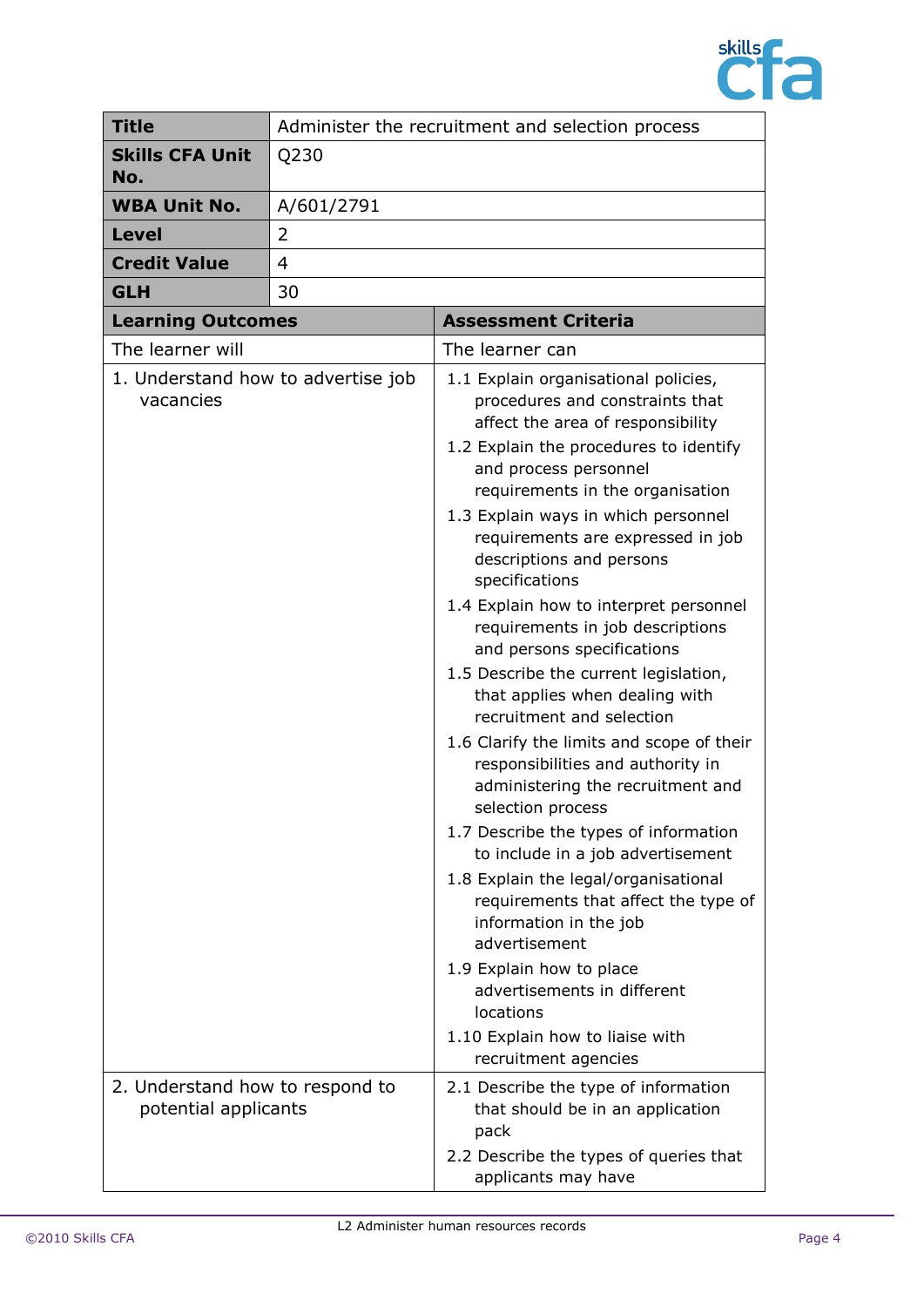

|                                                            | 2.3 Explain how to respond to the<br>queries that applicants may have<br>2.4 Explain how to keep records of<br>responses received                                                                                                                                                                                                                                                                                                                                                                                                                                                                                                                                                                                                                                                                                                                                                   |
|------------------------------------------------------------|-------------------------------------------------------------------------------------------------------------------------------------------------------------------------------------------------------------------------------------------------------------------------------------------------------------------------------------------------------------------------------------------------------------------------------------------------------------------------------------------------------------------------------------------------------------------------------------------------------------------------------------------------------------------------------------------------------------------------------------------------------------------------------------------------------------------------------------------------------------------------------------|
|                                                            | 2.5 Clarify the purpose of keeping<br>records of responses received                                                                                                                                                                                                                                                                                                                                                                                                                                                                                                                                                                                                                                                                                                                                                                                                                 |
| 3. Understand how to administer<br>the selection process   | 3.1 Describe organisational procedures<br>used to shortlist the applicants<br>3.2 Describe the procedures and<br>methods for contacting shortlisted<br>candidates to invite them to<br>participate in the selection process<br>3.3 Explain how to process feedback<br>for unsuccessful applicants<br>3.4 Describe the different types of<br>selection processes that may be<br>used and how they work<br>3.5 Clarify the selection processes<br>used in the organisation and their<br>role in those<br>3.6 Explain the administrative support<br>needed for different types of<br>selection processes<br>3.7 Explain the procedures for<br>obtaining the resources needed for<br>the selection process<br>3.8 Describe the range of<br>documentation that is used for<br>selection by their organisation<br>3.9 Clarify the purpose of giving<br>candidates a favourable impression |
|                                                            | 3.10 Describe the range of records that<br>must be kept following the<br>selection process<br>3.11 Explain the purpose of following                                                                                                                                                                                                                                                                                                                                                                                                                                                                                                                                                                                                                                                                                                                                                 |
|                                                            | organisational procedures for<br>keeping records following the<br>selection process                                                                                                                                                                                                                                                                                                                                                                                                                                                                                                                                                                                                                                                                                                                                                                                                 |
| 4. Understand how to administer<br>the appointment process | 4.1 Describe the range of pre-<br>employment checks                                                                                                                                                                                                                                                                                                                                                                                                                                                                                                                                                                                                                                                                                                                                                                                                                                 |
|                                                            | 4.2 Explain how to carry out pre-<br>employment checks                                                                                                                                                                                                                                                                                                                                                                                                                                                                                                                                                                                                                                                                                                                                                                                                                              |
|                                                            | 4.3 Explain how to format offer letters<br>and employment contracts                                                                                                                                                                                                                                                                                                                                                                                                                                                                                                                                                                                                                                                                                                                                                                                                                 |
|                                                            | of the organisation<br>4.4 Explain the purpose of                                                                                                                                                                                                                                                                                                                                                                                                                                                                                                                                                                                                                                                                                                                                                                                                                                   |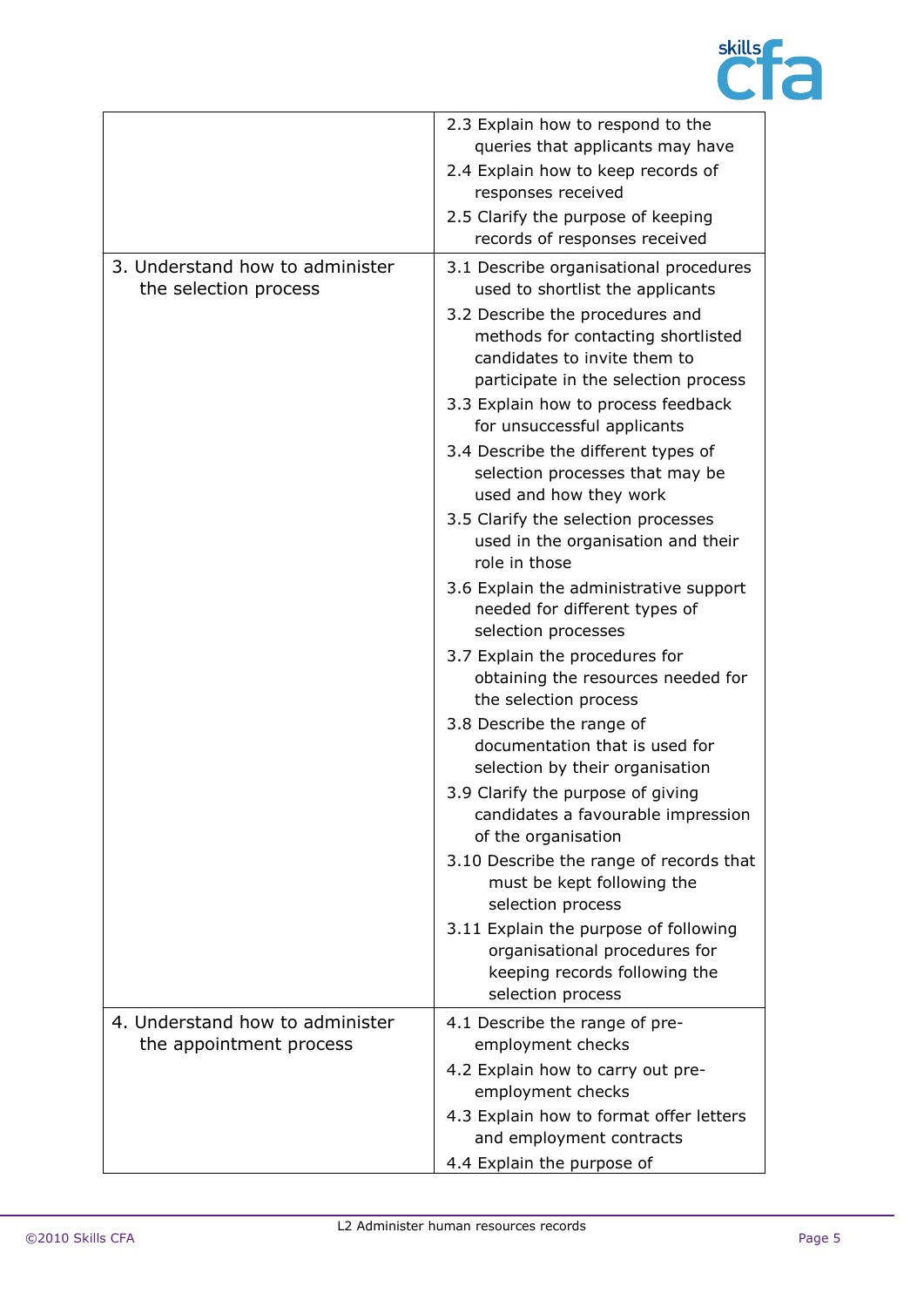

|                                                     | confidentiality and security of<br>record keeping                                                                                                                                                                                                                                                                                                                                                                                                                                                                 |
|-----------------------------------------------------|-------------------------------------------------------------------------------------------------------------------------------------------------------------------------------------------------------------------------------------------------------------------------------------------------------------------------------------------------------------------------------------------------------------------------------------------------------------------------------------------------------------------|
| 5. Be able to advertise job<br>vacancies            | 5.1 Confirm the personnel<br>requirements with the responsible<br>person<br>5.2 Confirm the information that will<br>appear in the job advertisement<br>5.3 Confirm how the vacancy will be<br>advertised<br>5.4 Advertise the vacancy, as agreed<br>5.5 Liaise with relevant agencies to<br>confirm details of job vacancies<br>5.6 Liaise with the relevant agencies to<br>make sure they understand the<br>requirements of the organisation                                                                    |
| 6. Be able to respond to potential<br>applicants    | 6.1 Send out application packs or other<br>information to potential applicants<br>6.2 Respond appropriately to queries<br>from potential applicants<br>6.3 Maintain records of responses<br>received                                                                                                                                                                                                                                                                                                              |
| 7. Be able to administer the<br>selection process   | 7.1 Collate applications and make<br>available to those involved in the<br>selection<br>7.2 Invite shortlisted candidates to<br>take part in the selection process<br>7.3 Process feedback to unsuccessful<br>applicants<br>7.4 Keep records of responses from<br>shortlisted candidates<br>7.5 Provide appropriate support for the<br>selection process<br>7.6 Help to make sure candidates have<br>a positive impression of the<br>organisation<br>7.7 Keep records of the outcomes of<br>the selection process |
| 8. Be able to administer the<br>appointment process | 8.1 Carry out appropriate pre-<br>employment checks<br>8.2 Format and send out offer letters<br>and employment contracts<br>8.3 Maintain records of the recruitment<br>and selection process in line with<br>current legislation and<br>organisational requirements                                                                                                                                                                                                                                               |